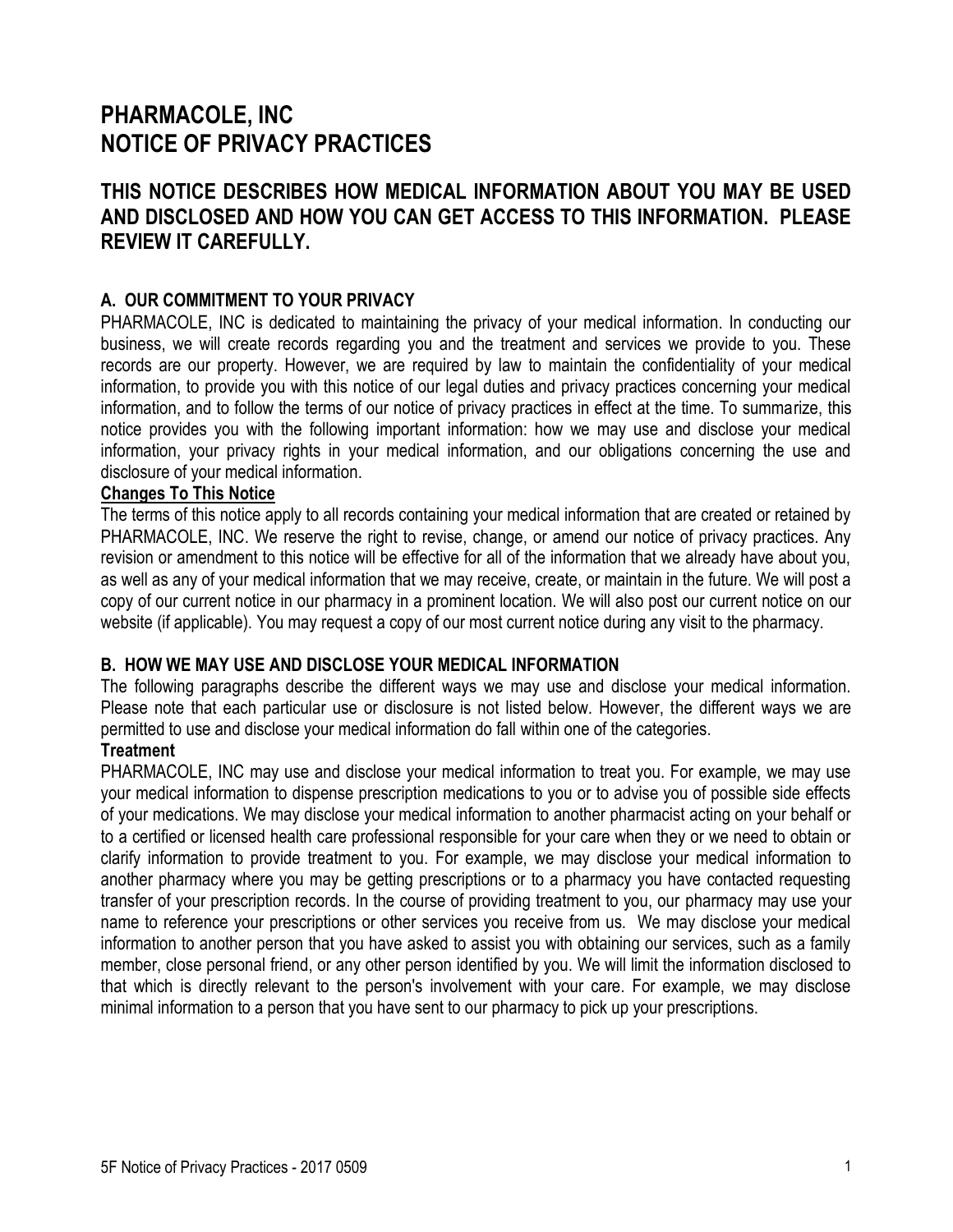## **Payment**

PHARMACOLE, INC may use and disclose your medical information to bill and collect payment for services and items we have provided to you. For example, we may contact your health insurer or the manager of your prescription drug benefit to certify that you are eligible for benefits or the amount of your prescription copayment. We may use and disclose your medical information to obtain payment from other people who may be responsible to pay for your health care, such as family members. We may use your medical information to bill you directly for services and items. Please note that the information on or provided with the bill may contain information that identifies you and the medications you are taking.

#### **Health Care Operations**

PHARMACOLE, INC may use and disclose your medical information in the operation of our business. These uses are important to ensure that you receive quality care and our pharmacy operates efficiently. For example, we may use and disclose your medical information to evaluate the performance of the pharmacists providing treatment to you, to conduct cost-management analyses for the services we offer to our patients and for the purposes of business planning.

#### **Additional ways we may use or disclose your medical information:**

In addition to the ways we have identified above for treatment, payment, or health care operations, PHARMACOLE, INC will use and disclose your medical information as follows:

#### **Required by Law**

PHARMACOLE, INC may use or disclose medical information about you when required to do so by applicable law.

#### **Public Health Activities**

PHARMACOLE, INC may disclose your medical information to a public health authority that is authorized by law to collect or receive such information for the purpose of preventing or controlling disease, injury or disability; preventing child abuse or neglect; or preventing the spread of communicable diseases. We may also disclose your medical information to a public health authority that is authorized by law to collect or receive information about the quality, safety, or effectiveness of prescription and nonprescription medications and medical devices.

#### **Immunization Records**

PHARMACOLE, INC may disclose your medical immunization records to schools required by law to have proof of immunization prior to admission. The authorization may be given orally but this must be documented.

#### **Abuse, Neglect, and Domestic Violence**

PHARMACOLE, INC may disclose your medical information to a government authority that is authorized by law to receive reports of adult victims of abuse, neglect or domestic violence if we suspect you are a victim of such abuse, neglect or domestic violence. If we make such a disclosure, we will inform you or your personal representative of the report, unless we believe that by informing you or your personal representative we will be placing you at risk of serious harm.

#### **Health Oversight Activities**

PHARMACOLE, INC may disclose your medical information to a health oversight agency for oversight activities authorized by law. Such oversight activities include investigations; inspections; audits; surveys; licensure and disciplinary actions; civil, administrative, and criminal procedures or actions; or other activities necessary for the government to monitor government programs, compliance with civil rights laws, and the health care system in general. The Board of Pharmacy and Drug Control Branch of the state's Cabinet for Health Services are examples of some of the health oversight agencies to which we disclose medical information.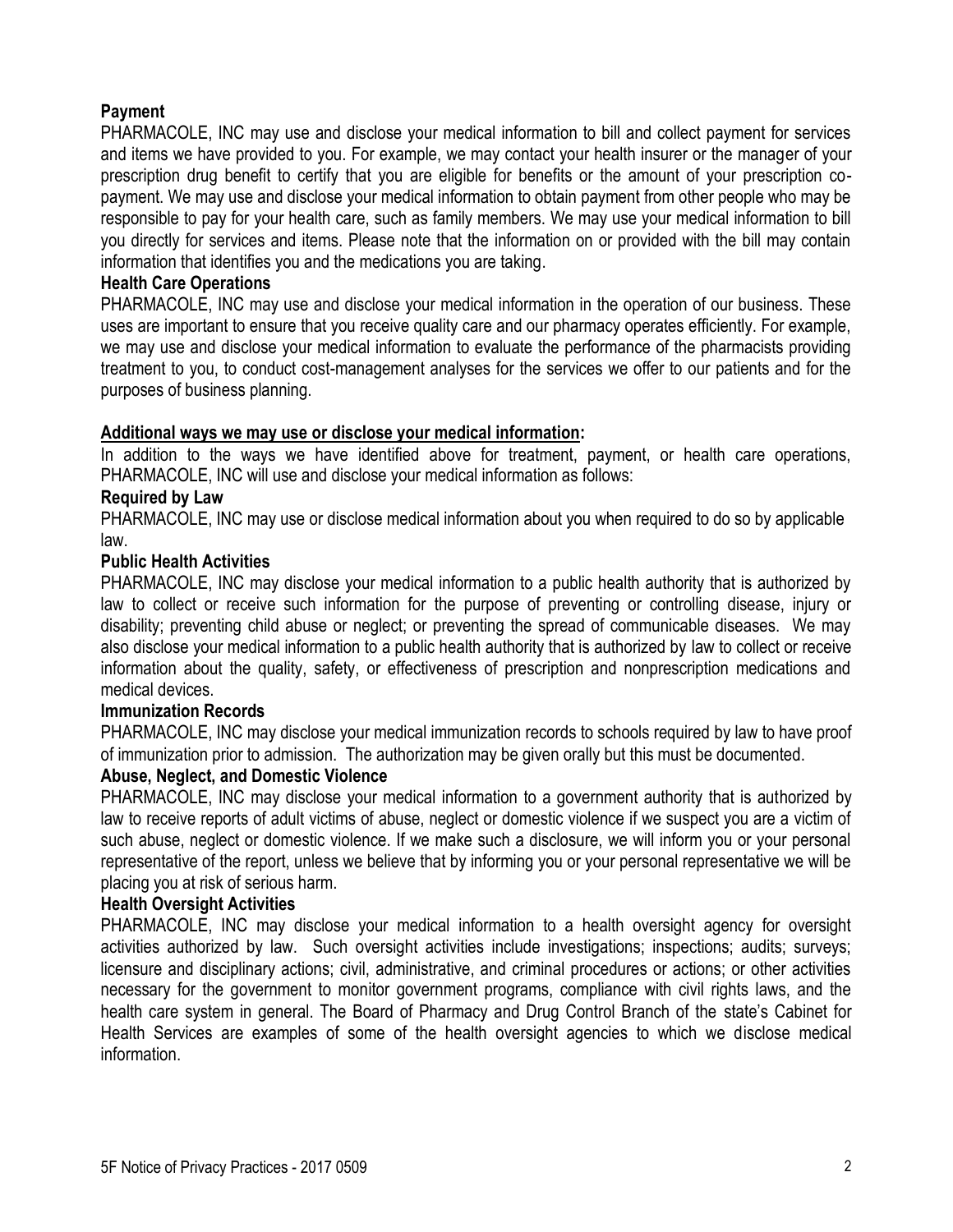## **Lawsuits and Similar Proceedings**

PHARMACOLE, INC may use and disclose your medical information in response to a court or administrative order, if you are involved in a lawsuit or similar proceeding.

## **Law Enforcement**

PHARMACOLE, INC may disclose your medical information to a federal, state, or municipal law enforcement officer whose duty is to enforce the laws of this state or the United States relating to drugs and who is engaged in a specific investigation involving a designated person.

## **Specialized Government Functions**

PHARMACOLE, INC may disclose your medical information if you are a member of U.S. or foreign military forces (including veterans) and if required by the appropriate military command authorities. In addition, we may disclose your medical information to federal officials for intelligence and national security activities authorized by law. We may disclose your medical information to federal officials in order to protect the President, other officials or foreign heads of state, or to conduct investigations. We may disclose your medical information to correctional institutions or law enforcement officials if you are an inmate or under the custody of a law enforcement official. Disclosure for these purposes would be necessary: (i) for the institution to provide health care services to you, (ii) for the safety and security of the institution, and/or (iii) to protect your health and safety or the health and safety of other individuals.

## **Workers' Compensation and Other Government Agencies**

PHARMACOLE, INC may disclose your medical information to Workers' Compensation and other government agencies charged with the responsibility of providing medical care for you, upon written request by an authorized representative of the agency requesting such information.

#### **Treatment Alternatives**

PHARMACOLE, INC may use your medical information to inform you of health-related benefits and services or alternative treatments, therapies, providers, or settings of care that may be of interest to you. For example, we may contact you to provide refill reminders, to invite you to a health screening or to participate in a program we believe may be beneficial to your health.

### **Marketing**

PHARMACOLE, INC may communicate with you about a product or service and encourage you to purchase or use that product or service in the course of treatment. These communications must either take place face-toface with you or concern products or services of nominal value.

#### **Disclosure to Decedent Family Members**

PHARMACOLE, INC may communicate with your family member, relative, close personal friend or other person identified by you, any protected health information directly relevant to that person's involvement in your care, unless you notified us otherwise prior to your death.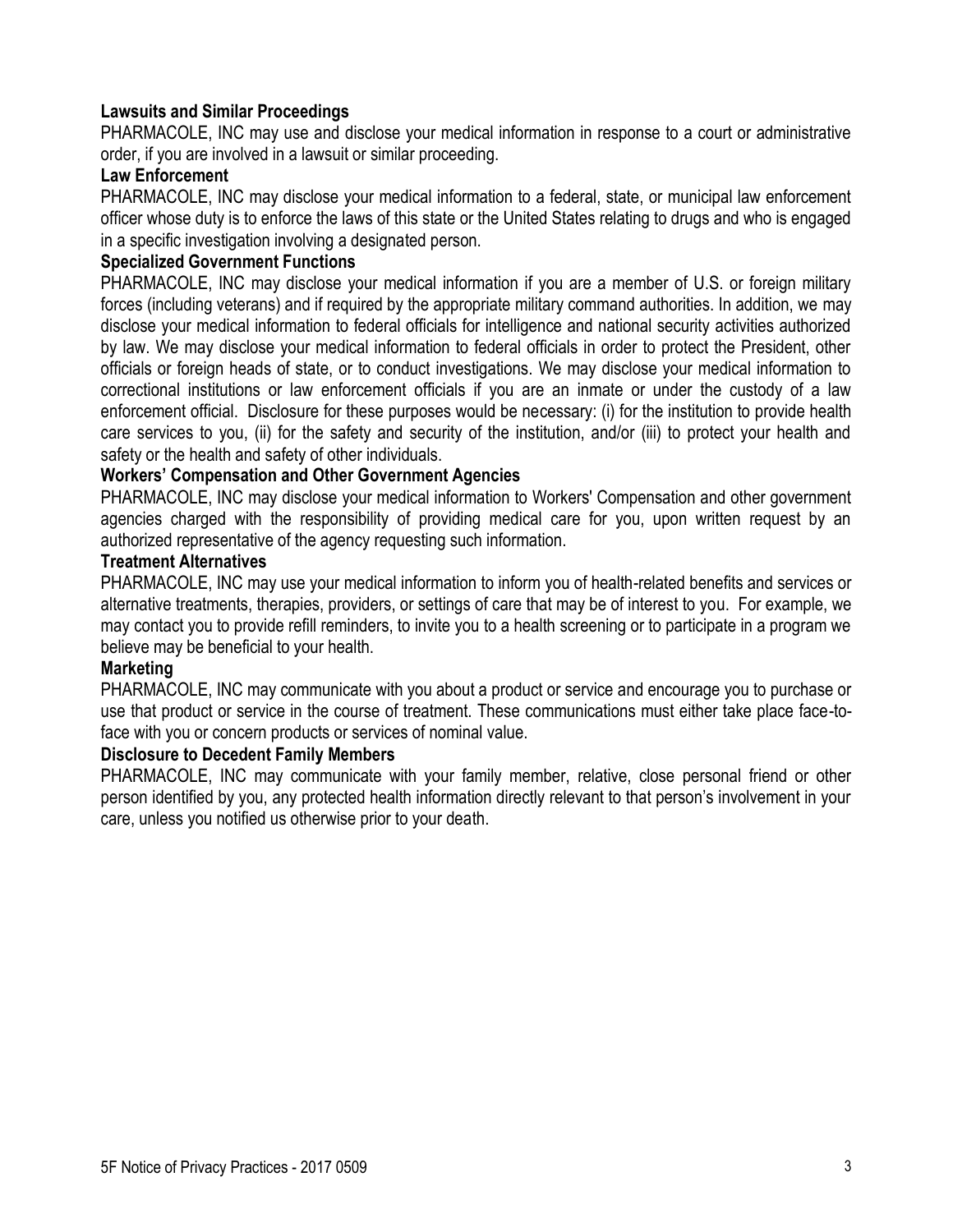## **C. YOUR RIGHTS REGARDING YOUR MEDICAL INFORMATION**

## **Requesting Restrictions**

You have the right to request a restriction in PHARMACOLE, INC's use or disclosure of your medical information for treatment, payment, or health care operations. Additionally, you have the right to request that we limit our disclosure of your medical information to individuals involved in your care or the payment for your care, such as family members and friends. We are not required to agree to your request if it is necessary for treatment, healthcare operations or payment of services. If we do agree to your request, we are bound by our agreement except when otherwise required by law or in the case of an emergency. You have the right to request we do not disclose your medical information to your health plan for services that were paid out of pocket in full. If you have paid for the product or service out-of-pocket in full we are required to honor your request unless your medical information is needed for treatment. In order to request a restriction in our use or disclosure of your medical information, you must make your request in writing to KATIE KACMARIK at PHARMACOLE, INC. Your request must describe in a clear and concise fashion: (i) the information you wish restricted; (ii) whether you are requesting to limit our practice's use, disclosure or both; and (iii) to whom you want the limits to apply.

#### **Psychotherapy Notes**

Your health information in the form of psychotherapy notes (where appropriate) will not be used or disclosed unless required or permitted under federal and state law. If PHARMACOLE, INC wishes to use or disclose your psychotherapy notes (where appropriate) we must obtain written authorization from you unless the use or disclosure if required or permitted under federal and state law.

#### **Marketing**

Your health information will not be used for marketing except as permitted under (B) above. If PHARMACOLE, INC wishes to use your health information for marketing we must obtain written authorization from you for this marketing.

## **Fundraising**

Your health information will not be used for fundraising activities. If PHARMACOLE, INC wishes to use your health information for fundraising we must obtain written authorization from you for this fundraising. I understand that I have the right to Opt-out of any fundraising activities.

#### **Sales of Health Information**

Your health information will not be sold. If PHARMACOLE, INC wishes to sale your health information we must obtain written authorization from you for this fundraising.

#### **Confidential Communications**

You have the right to request that PHARMACOLE, INC communicate with you about your health and related issues in a particular manner, or at a certain location. For instance, you may ask that we contact you by mail, email, or other electronic means rather than by telephone, or at home, rather than work. In order to request a type of confidential communication, you must make a written request to KATIE KACMARIK at PHARMACOLE, INC specifying the requested method of contact, or the location where you wish to be contacted. Our pharmacy will accommodate reasonable requests. You do not need to give a reason for your request.

## **Inspection and Copies**

You have the right to inspect and obtain a copy of the information that PHARMACOLE, INC may use to make decisions about your care, including prescription records and billing records. You must submit your request in writing to KATIE KACMARIK at PHARMACOLE, INC in order to inspect and/or obtain a copy of your records. We may charge a fee for the costs of copying, mailing, labor and supplies associated with your request. We may deny your request to inspect and/or copy in certain limited circumstances. You may, however, request a review of our denial. The review of our denial will be conducted by another licensed health care professional chosen by us, but not by the person that originally denied your request.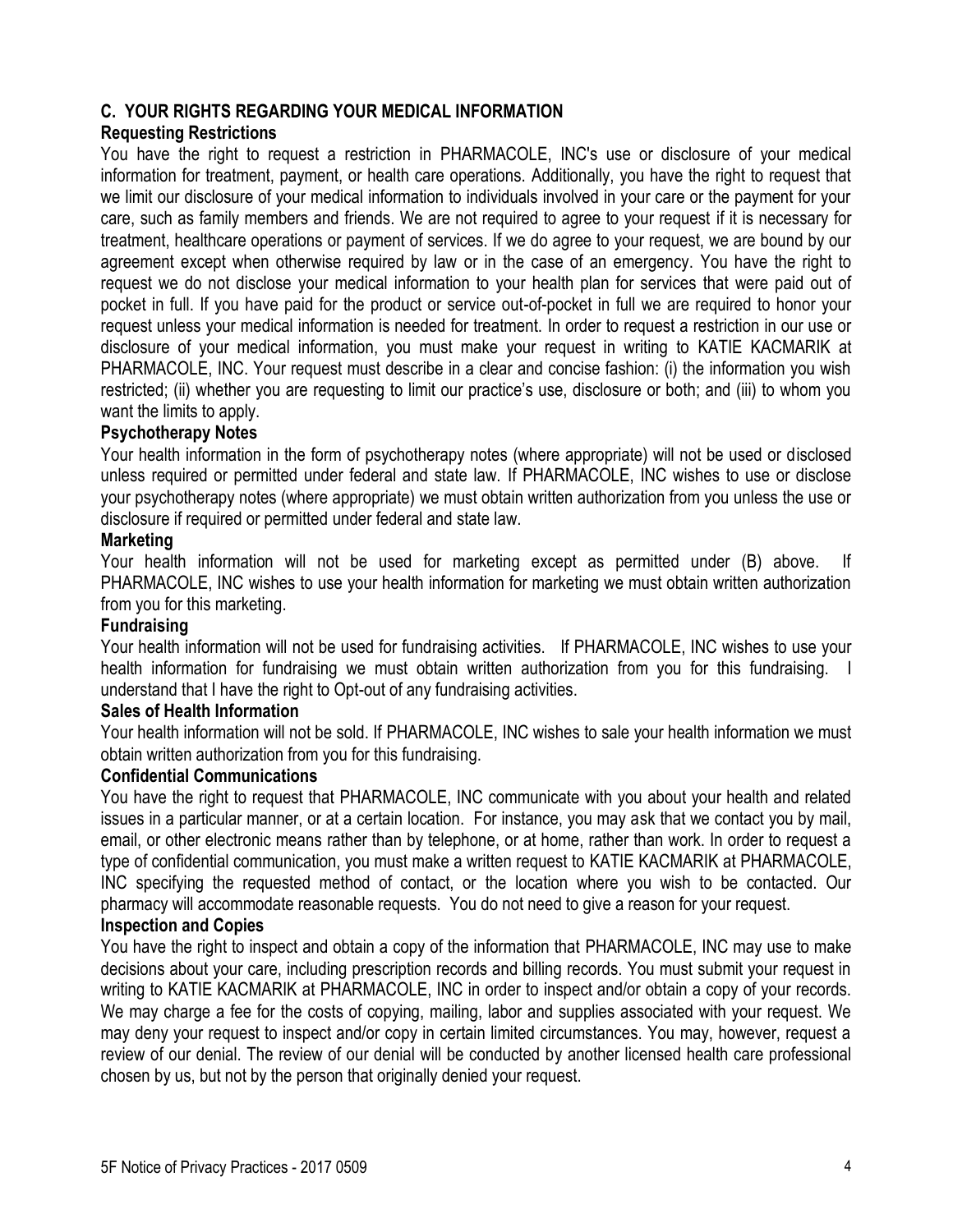#### **Amendment**

You may ask PHARMACOLE, INC to amend your medical information if you believe it is incorrect or incomplete. You may request an amendment for as long as the information is kept by or for our pharmacy. To request an amendment, your request must be made in writing and submitted to KATIE KACMARIK at PHARMACOLE, INC. You must provide us with a reason that supports your request for amendment. We will deny your request if you fail to submit your request (and the reason supporting your request) in writing. Also, we may deny your request if you ask us to amend information that is accurate and complete; not part of the medical information kept by or for PHARMACOLE, INC; not part of the medical information which you would be permitted to inspect and copy; or not created by PHARMACOLE, INC, unless the individual or entity that created the information is not available to amend the information.

#### **Accounting of Disclosures**

You have the right to request an accounting of disclosures. An accounting of disclosures is a list of certain disclosures PHARMACOLE, INC has made of your medical information. In order to obtain an accounting of disclosures, you must submit your request in writing to KATIE KACMARIK at PHARMACOLE, INC. All requests for an accounting of disclosures must state a time period that may not be longer than six years and may not include dates before April 14, 2003. The first request within a 12-month period is free of charge, but we may charge you for additional requests within the same 12-month period. We will notify you of the costs involved with additional requests, and you may withdraw your request before you incur any costs.

## **Right to a Paper or Electronic Copy of This Notice**

You are entitled to receive a paper or electronic copy of our notice of privacy practices. You may ask us to give you a copy of this notice at any time. To obtain a copy of this notice, contact KATIE KACMARIK at PHARMACOLE, INC.

#### **Right to File a Complaint**

If you believe your privacy rights have been violated, you may file a complaint with PHARMACOLE, INC or with the Secretary of the Department of Health and Human Services, Hubert H. Humphrey Building, 200 Independence Avenue SW, Washington, DC 20201. To file a complaint with our organization, contact KATIE KACMARIK at PHARMACOLE, INC. All complaints must be submitted in writing. You will not be penalized for filing a complaint.

#### **Right to be Notified of Breach of Unsecure PHI**

You have the right to be notified of a breach of your unsecured protected health information as required by federal and state law. If you feel you need to file a complaint about our breach notification processes, you may file a complaint with PHARMACOLE, INC or with the Secretary of the Department of Health and Human Services, Hubert H. Humphrey Building, 200 Independence Avenue SW, Washington, DC 20201. To file a complaint with our organization, contact KATIE KACMARIK at PHARMACOLE, INC. All complaints must be submitted in writing. You will not be penalized for filing a complaint.

#### **Right to Provide an Authorization for Other Uses and Disclosures**

PHARMACOLE, INC will or must obtain a written authorization for uses or disclosure not identified by this notice or not permitted by applicable law. You have the right to revoke any authorization you provide to us regarding the use and disclosure of your medical information at any time. Your revocation must be in writing. Upon receipt of your written revocation, we will no longer use or disclose your medical information for the reasons described in the authorization. Of course, we are unable to take back any disclosures we have already made with your permission. Please also note that we are required to retain records of your care.